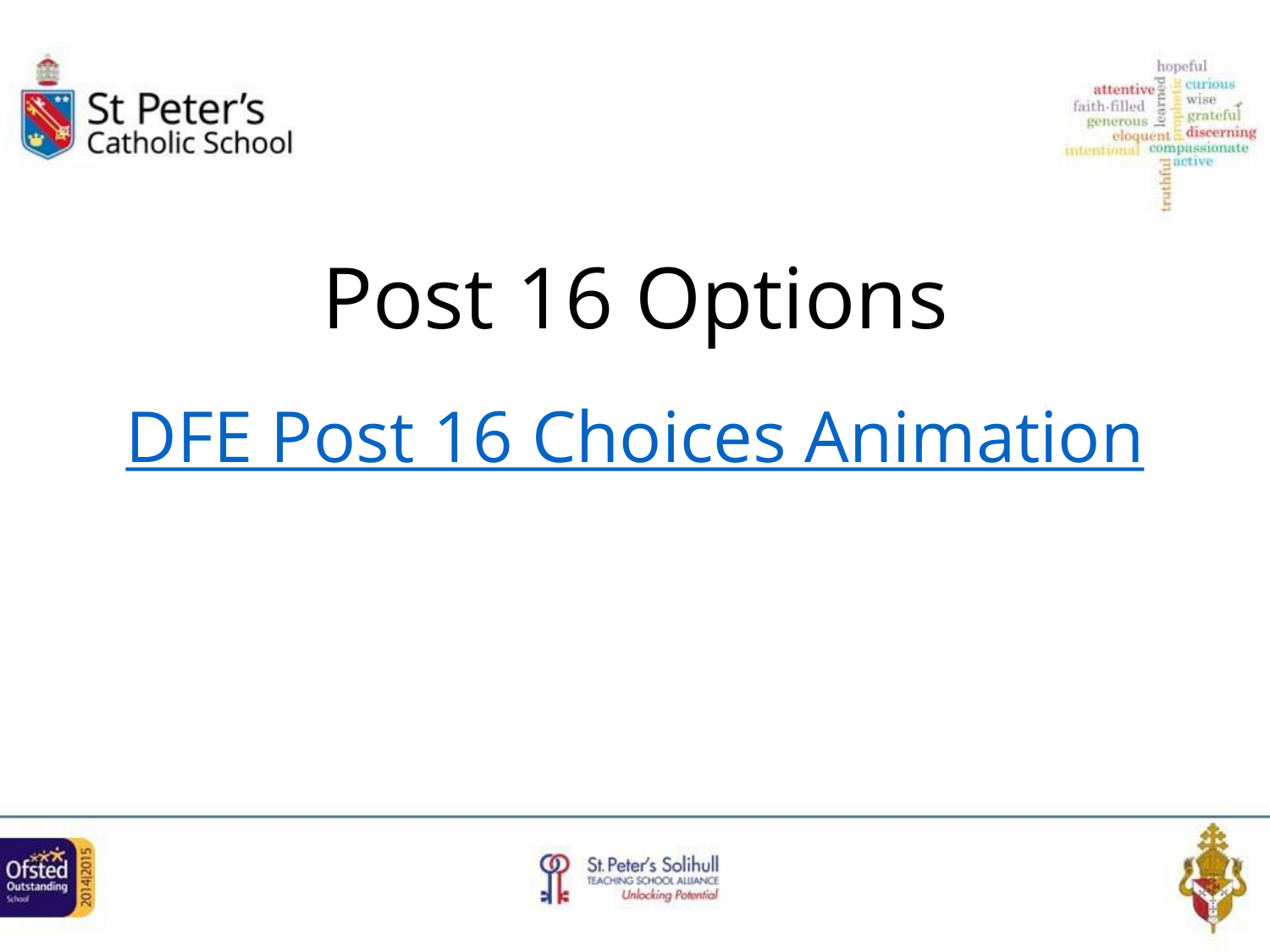





### [T Levels Welcome to the Next Level](https://www.youtube.com/watch?time_continue=11&v=CYccTnWxwW0&feature=emb_logo)





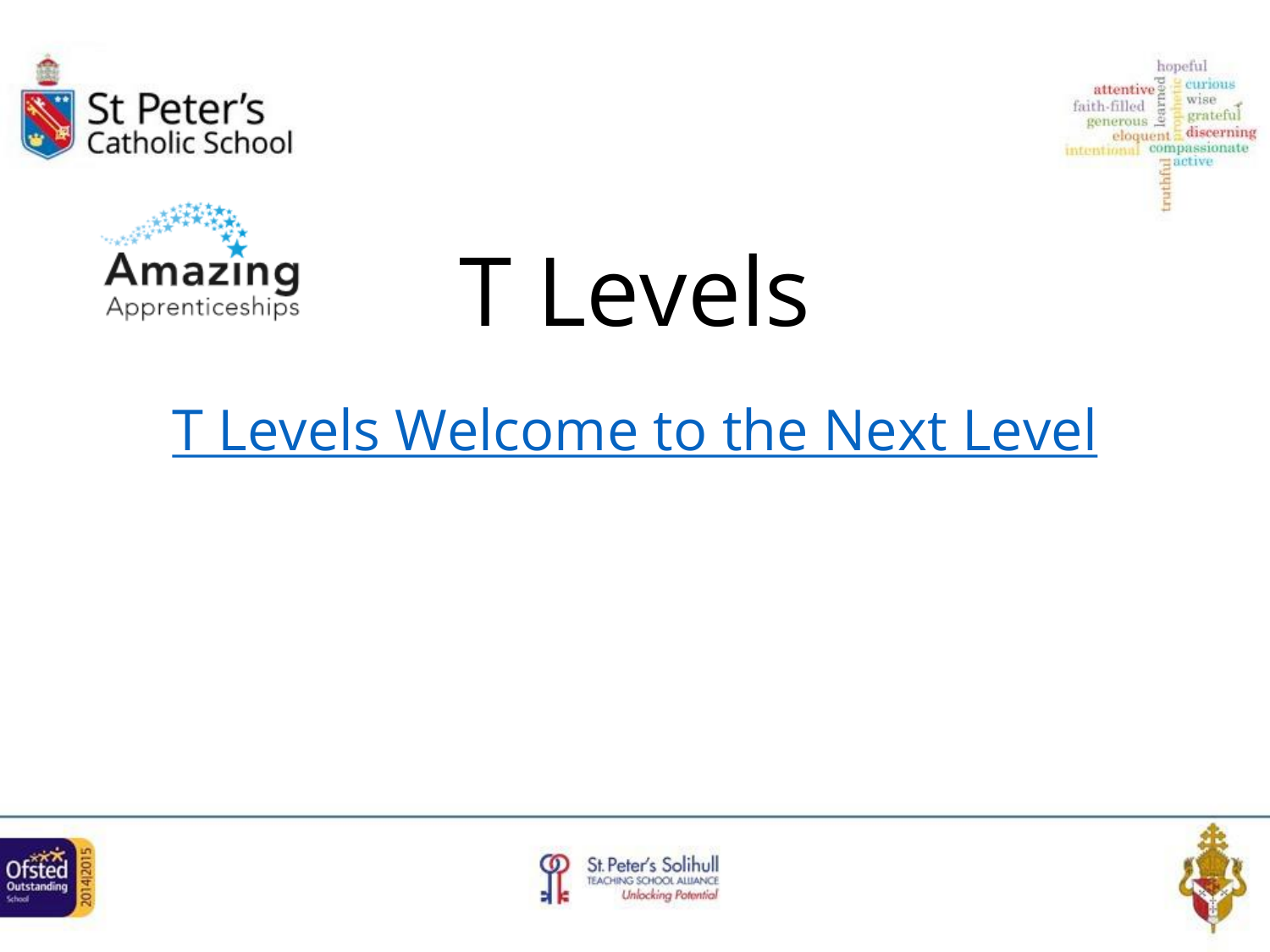





## [An information video for Parents](https://amazingapprenticeships.com/resource/t-levels-film-for-parents/) [An information video for Students](https://amazingapprenticeships.com/resource/t-levels-film-for-students/)





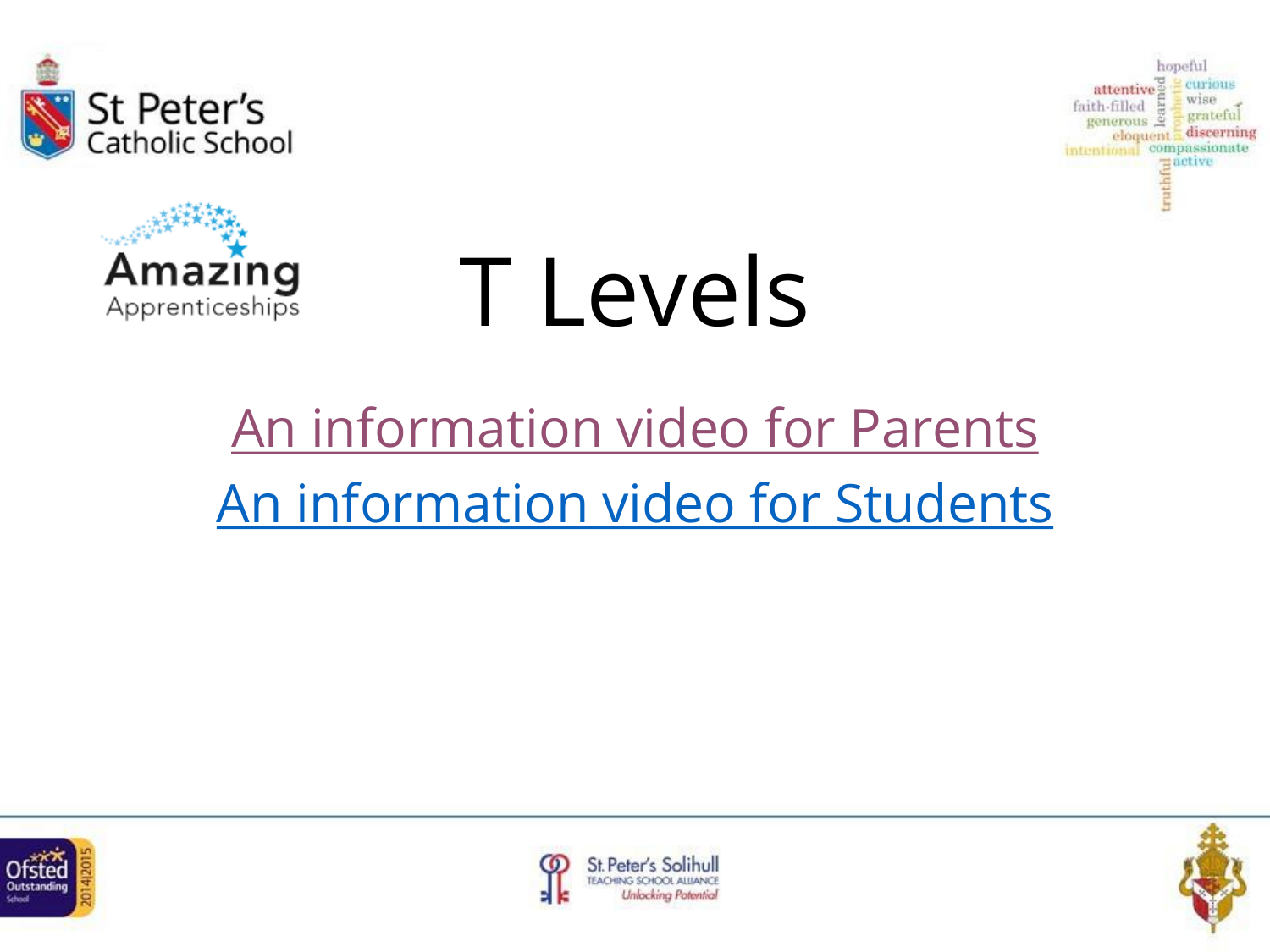

## T Level Structure



T Level certificates, awarded on successful completion of the course will be nationally recognised and include:

- The overall grade for the T Level Distinction\* to Pass
- Separate grade for the core component  $A^*$  to E
- Separate grades for each occupational specialism Distinction, Merit or Pass.

It will also confirm that the student has:

- Achieved the minimum standards for English and maths
- Completed an industry placement
- Met any additional mandatory requirements, if applicable.

Students who do not pass all elements will get a **T Level statement of achievement** which will show the elements they have completed.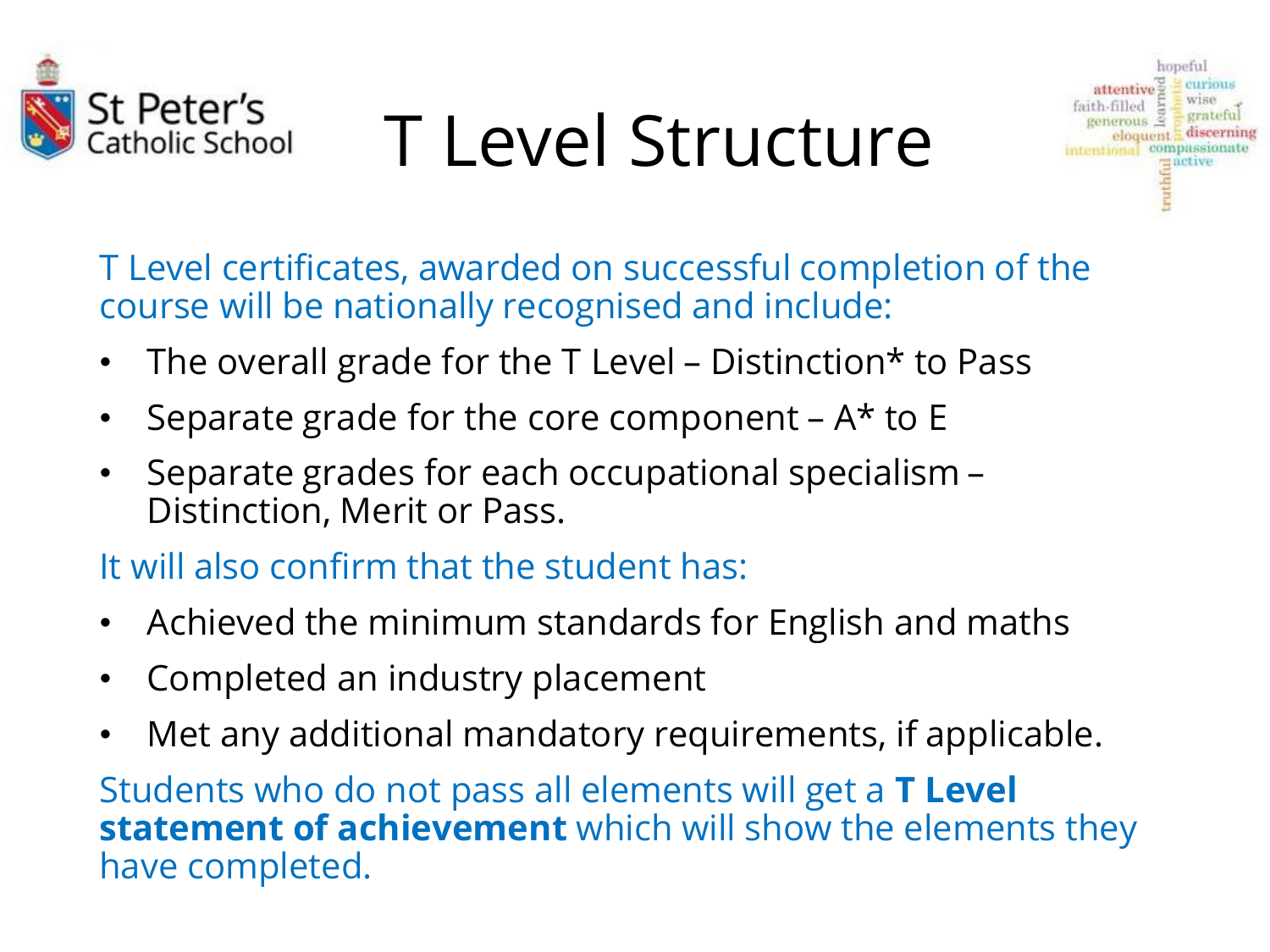

#### **Frequently Asked Questions**

grateful

discerning

#### **1) What does 'technical' training mean?**

'Technical' education encompasses any training that focuses on progression into skilled employment and requires the acquisition of both a substantial body of knowledge and a set of practical skills valued by industry.

Technical education does not need to be linked to technical studies, science or digital, as is commonly believed. It can include social sciences, arts, humanities or any other sector.

#### **2) What are the entry requirements?**

These are set by the college, school or other learning provider and will vary across courses.

#### **3) How do students apply?**

Students need to apply directly to the provider. The T Level website www.tlevels.gov.uk has links to all providers offering T Levels starting in September 2020 and 2021. The website will be updated as more T Levels are rolled out.

#### **4) Can an A level be studied at the same time as a T Level?**

We would be supportive of high attaining students who want to take an A level alongside their T Level. However, since T Levels involve more teaching time than most existing technical courses, the T Level provider will need to consider the impact on the student's timetable.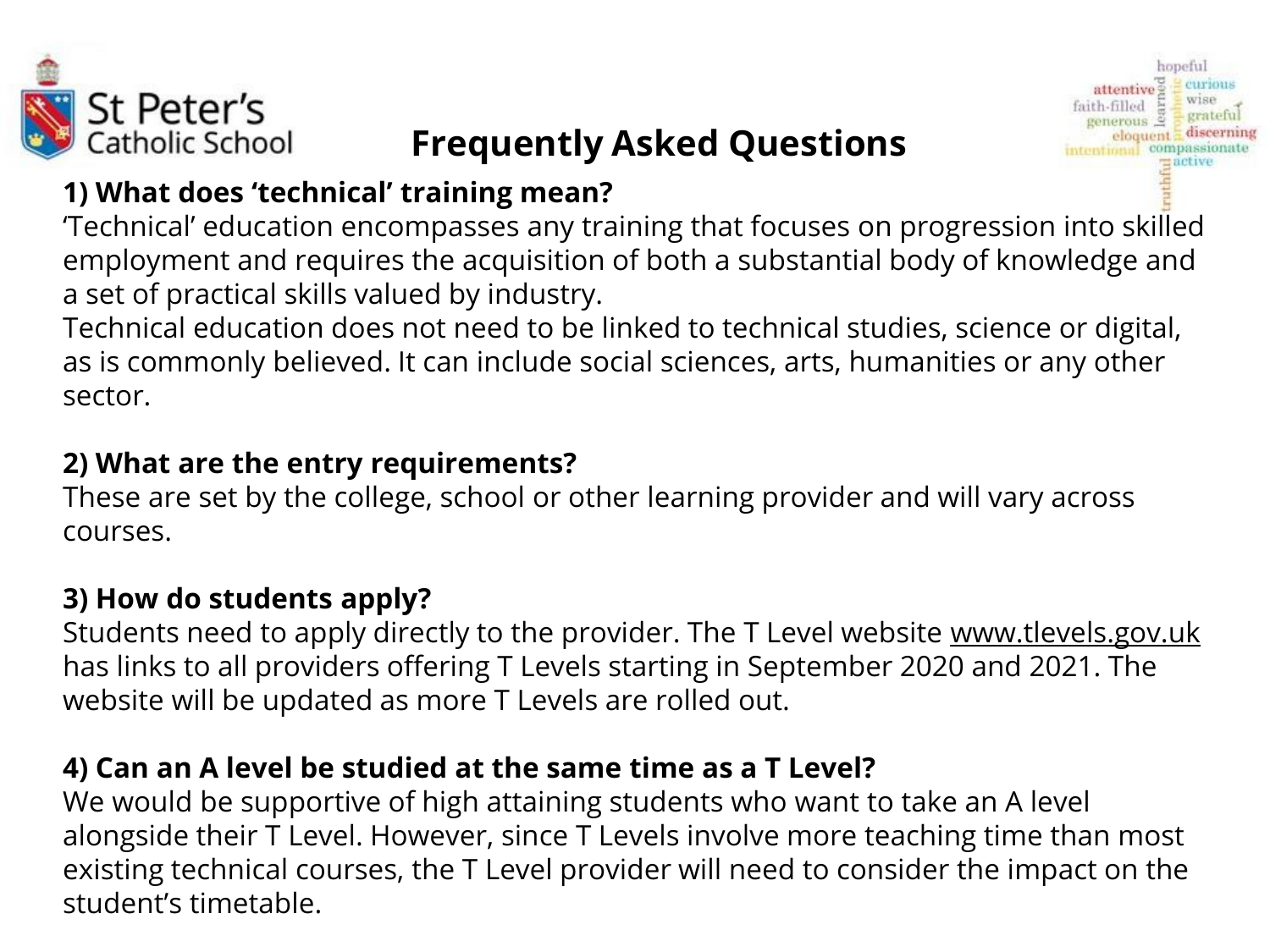

#### **Frequently Asked Questions**

attentive<sup>®</sup>

faith-filled

WISP

compassionate

grateful eloquent discerning



T Level industry placements are about providing students with high quality, meaningful training, not work. Employers are under no obligation to pay students but may choose to do so if they wish.

#### **6) What's different between a T Level and an apprenticeship?**

Apprenticeships are paid work, suitable for students who know

what occupation they want to pursue and wish to train 'on the job' (80% in the workplace, 20% off the job).

T Levels are largely classroom based, with a substantive industry placement (80% in the classroom, 20% in the workplace)

T Levels will offer a broader course content but students will also specialise in a particular occupation. Apprenticeships content is narrower and focussed on a specific occupation from the outset.

#### **7) Can students choose the employer for the work placement?**

The T Level provider is responsible for sourcing the industry placement – however in some cases the provider may encourage students to research and self-source their preferred employers for their placements. Providers should help students to identify suitable employers that are relevant to their chosen specialism at the appropriate level.

#### **8) Will T Levels be suitable for students with special educational needs or disabilities?**

We want as many students as possible to benefit from T Levels and there are flexibilities around the English and maths requirement and the industry placement to help students with SEND take part. For example students with SEND may be able to use providers' onsite facilities for the placement if appropriate.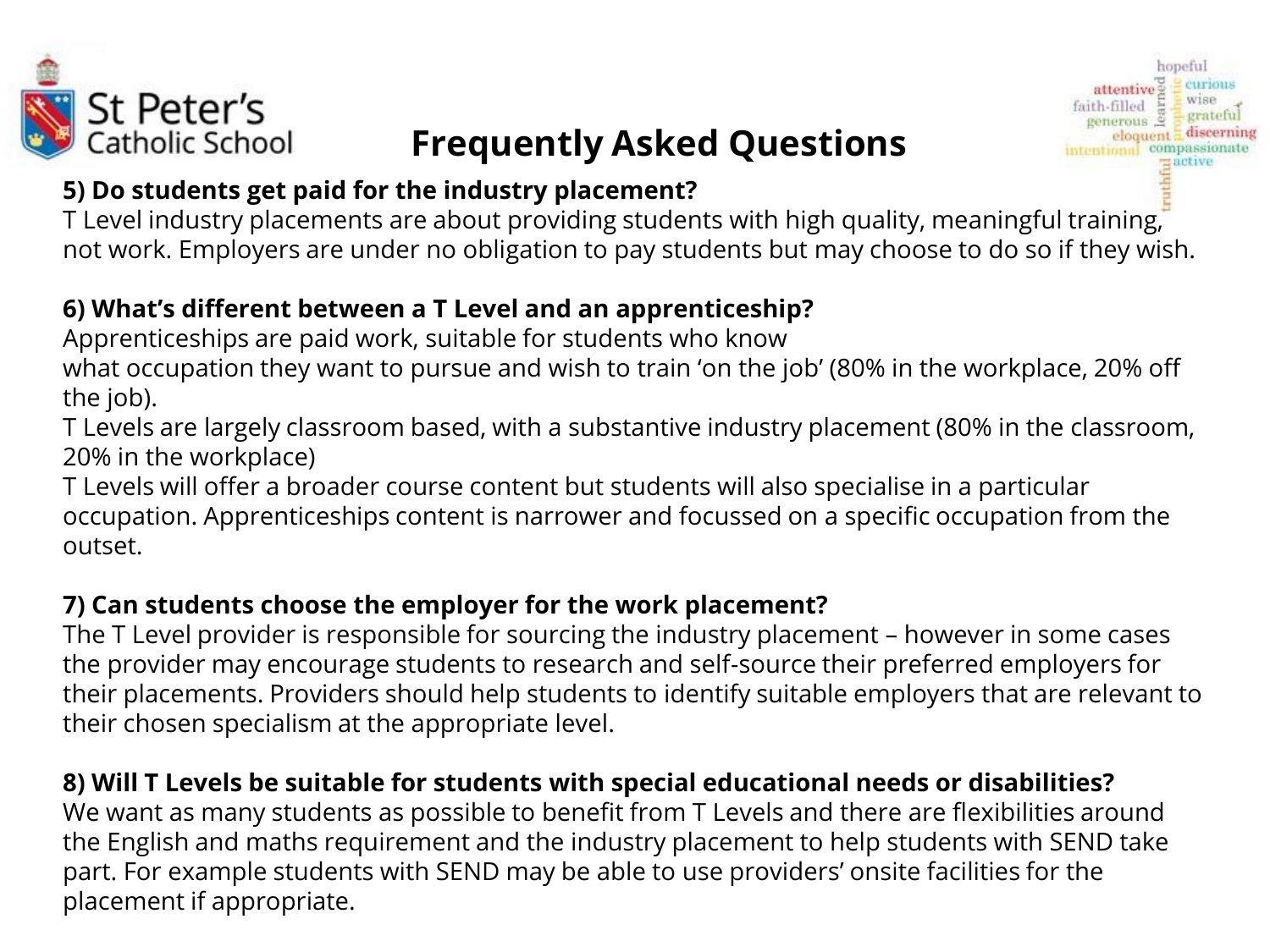



#### **STARTING SEPT 2020**

**Digital production, design and development** (software development technician, junior games designer)

**Design, surveying and planning for construction** (civil engineering technician, digital engineering technician, construction site engineering technician) **Education & childcare** (early years educator, teaching assistant, learning mentor)

#### **STARTING SEPT 2021**

**Building services engineering for construction** (installation electrician, maintenance electrician, plumbing & domestic heating technician)

**Digital business services** (digital applications operator, IT solutions technician, digital marketer)

**Digital support and services** (IT support, infrastructure technician)

**Health** (dental nurse, senior healthcare support worker, theatre support)

**Healthcare science** (dental laboratory assistant, healthcare science assistant, pharmacy services assistant)

**Onsite construction** (advanced site carpenter, advanced site joiner, construction assembly and installation operative)

**Science** (laboratory technician, food technologist)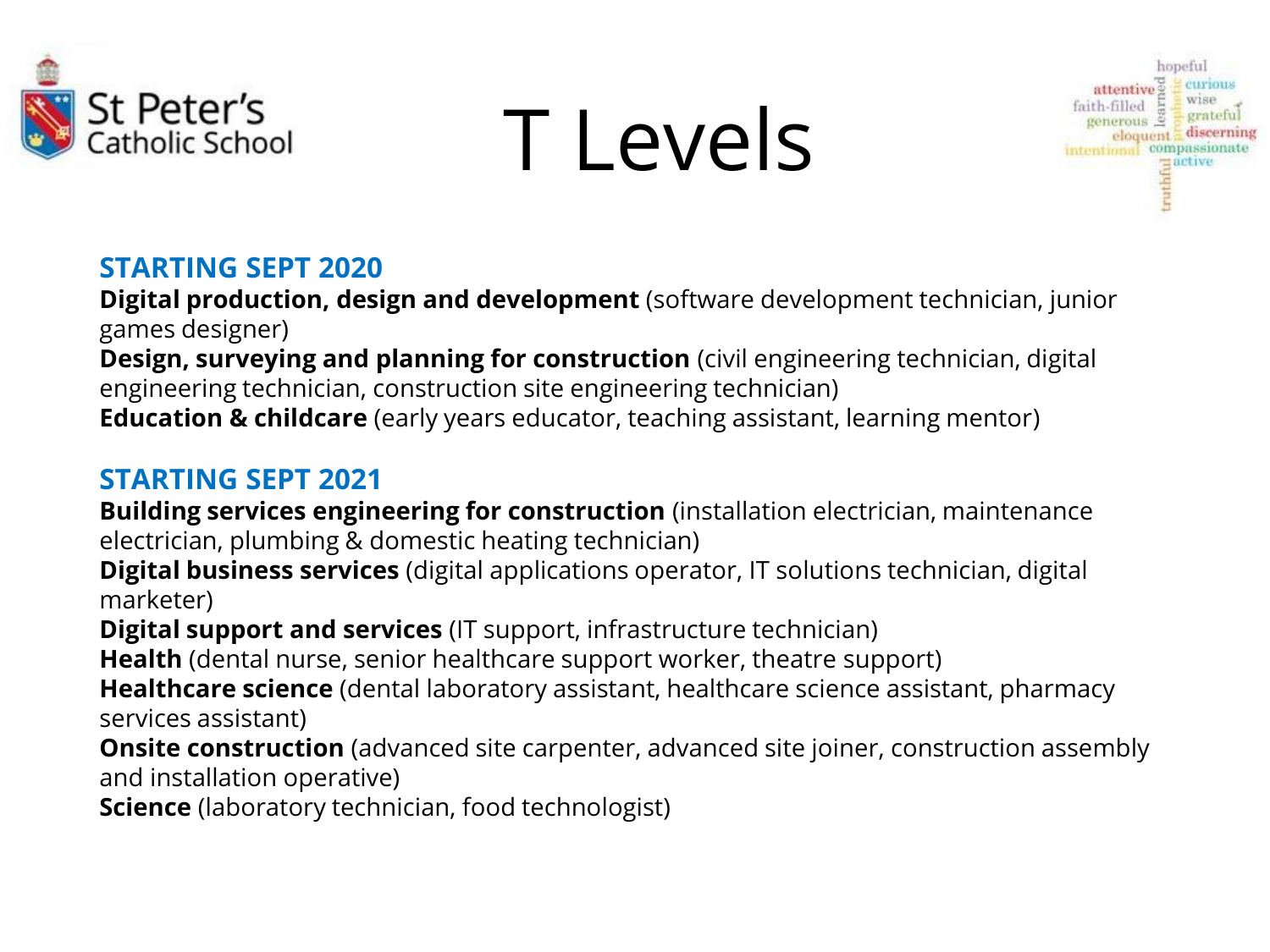





**Powerpoint presentation** This Powerpoint presentation is designed to be used by teachers and careers professionals to inspire students, colleagues and parents about the benefits of T Levels and contains slides and a basic script.

Visit: www.amazingapprenticeships.com/TLevels

**T Level Explainer recordings** Useful 30 minute recordings covering different course areas, including Early Years, Digital and Construction.

Visit: www.amazingapprenticeships.com/TLevels

**T Level video case studies - DfE YouTube channel** Helpful video case studies giving insight into placements from both the student's and employer's point of view. Visit: https://tinyurl.com/Y9BQEUQS

**T Level website** Official information on T Levels, plus how to find your nearest T Level provider. Visit www.tlevels.gov.uk